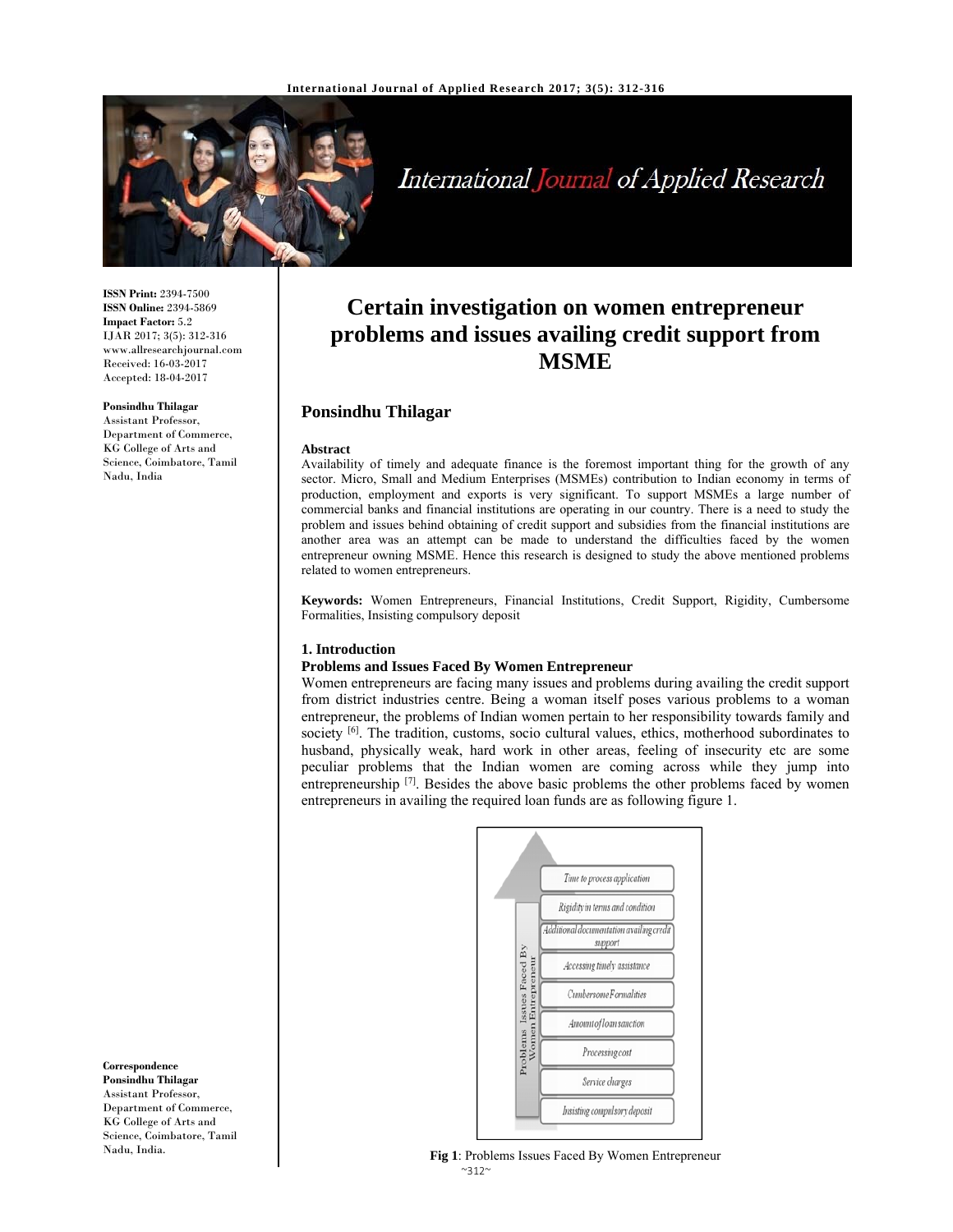#### Time to process application

Processing time of loan applications elucidate the time span involved in the submission of loan application by the promoter to the Corporations' decision to accept or reject the said application after preliminary screening [10]. The time taken for processing the application is very long and this is considered as one of the major problem for women entrepreneurs to avail the credit support.

#### **a. Rigidity in terms and condition**

The terms and conditions of lending of the FIs are the specifications as part of the loan agreement which the lender and the borrower have to comply with, during the tenure of the agreement [11]. It mainly comprises the various stipulations regarding rate of interest, security requirements, promoters' capital, default in payment, pre-closure, creation of second charge on the security offered and repayment and recovery. This is one of the problems for women entrepreneur to avail credit support.

#### **b. Additional documentation availing credit support**

There will be a more documentation in availing credit support for women entrepreneurs Most of banks required legal documents for applying loan  $[12]$ . After sufficient documentation only the loan will be sanction.

#### **c. Accessing timely assistance**

Financial institutions taking more time to complete the loan procedure. It is also a barrier to women entrepreneurs to avail credit support [13]. The time lag between actual disbursement of the assistance by the FIs and the fulfillment of the various requirements by the borrower is deemed to be the time taken for the disbursement of assistance.

#### **d. Cumbersome Formalities**

The formalities stipulated by the financial institutions in extending loan assistance comprise the elaborate courses of action the promoter has to do in connection with the preparation and submission of a complete loan application along with the various documents, preliminary appraisal, supply of information on queries made by the financial institutions, project appraisal, sanctioning of loan, execution of loan agreement, provision of security, disbursement of loan, availing investment subsidy and repayment. The ease with which the various formalities involved in the loaning process can be done by the applicant [14].

#### **e. Amount of loan sanction**

The amount of loan sanction is based on repayment capacity of the borrower. Many things come into picture, when the bank decides how much loan a person can get [15]. By analyzing the monthly income, financial history, other unpaid loans, past repayment record, credit card usage history if any, bounced checks, average balance with the banks, continuity in present employment, total years in employment, nature of employment etc.

#### **f. Processing cost**

With every application form for loans, banks require certain percentage of the loan amount to be submitted as the processing fees [16]. This processing fee is generally not refundable. In simple words this means that for whatever reasons, if the bank finds that you don't deserve the loan,

this fee won't be returned. This is the cost of applying for loans.

## **g. Service charges**

The service charge levied by the FIs as fee for the processing and sanctioning of loan applications is compulsory for promoters. The service fee is usually charged as a certain percentage of the amount of the loan applied for, with or without a maximum ceiling  $[17]$ . References to the practice of charging service fee by the FIs reveal that they usually levy a certain percentage of loan applied for, as service fee with a ceiling limit.

#### **h. Insisting compulsory deposit**

The FIs usually limit the term loan assistance to a unit by insisting on a minimum promoter's capital requirement. This minimum share may vary from ten per cent to fifty percent of the project cost of the unit, depending on the nature of industry, track record of the promoter, security offered by the promoter, and above all the lending policy of the institution [18]. Promoter's capital requirement, being one of the primary conditions of lending, offers much flexibility (by relaxation) to the Corporations to welcome more entrepreneurs to start industries without affecting the quality of lending of the institution.

#### **2. Objectives and Limitations of Women Entrepreneur Study**

The Objectives study contains role of financial institutions in promoting women entrepreneurs of MSMEs in Coimbatore city [19-21]. To understand the various problem and issues faced by women entrepreneurs in availing the credit support. The following virtues are limitations of women entrepreneur study.

- a. The area of the study is restricted to Coimbatore city  $[2]$ 23].
- b. The study only relates to selected MSMEs and selected financial institution [22].
- c. The time period taken for the study is 2011 to 2012.
- d. The sample size is restricted to manageable limits.
- e. The primary data was collected through questionnaire method.

#### **3. Literature Review**

Damwad (2007) examined the experiences, initiatives  $\&$ obstacles faced at five Nordic countries like Finland, Denmark, Iceland, Norway & Sweden towards women entrepreneurship [1]. It broadly identifies few obstacles like financing, lack of knowledge & skills in business life, markets & entrepreneurial activity, work life balance including lack of growth & wishes to grow and most importantly women as other groups are heterogeneous. The study compares early stage entrepreneurial male & female activity among Nordic countries with the same of USA. It also compares various programme& schemes developed by Nordic countries & agencies that provide support to them. The Nordic countries need a framework for policy learning develop a proper policy mix towards promoting women entrepreneurship.

Chaudhary *et al*. (2013) found that the woman constitutes the family, which leads to society and Nation. Social and economic development of women is necessary for overall economic development of any society or a country [2]. Entrepreneurship is the state of mind which every woman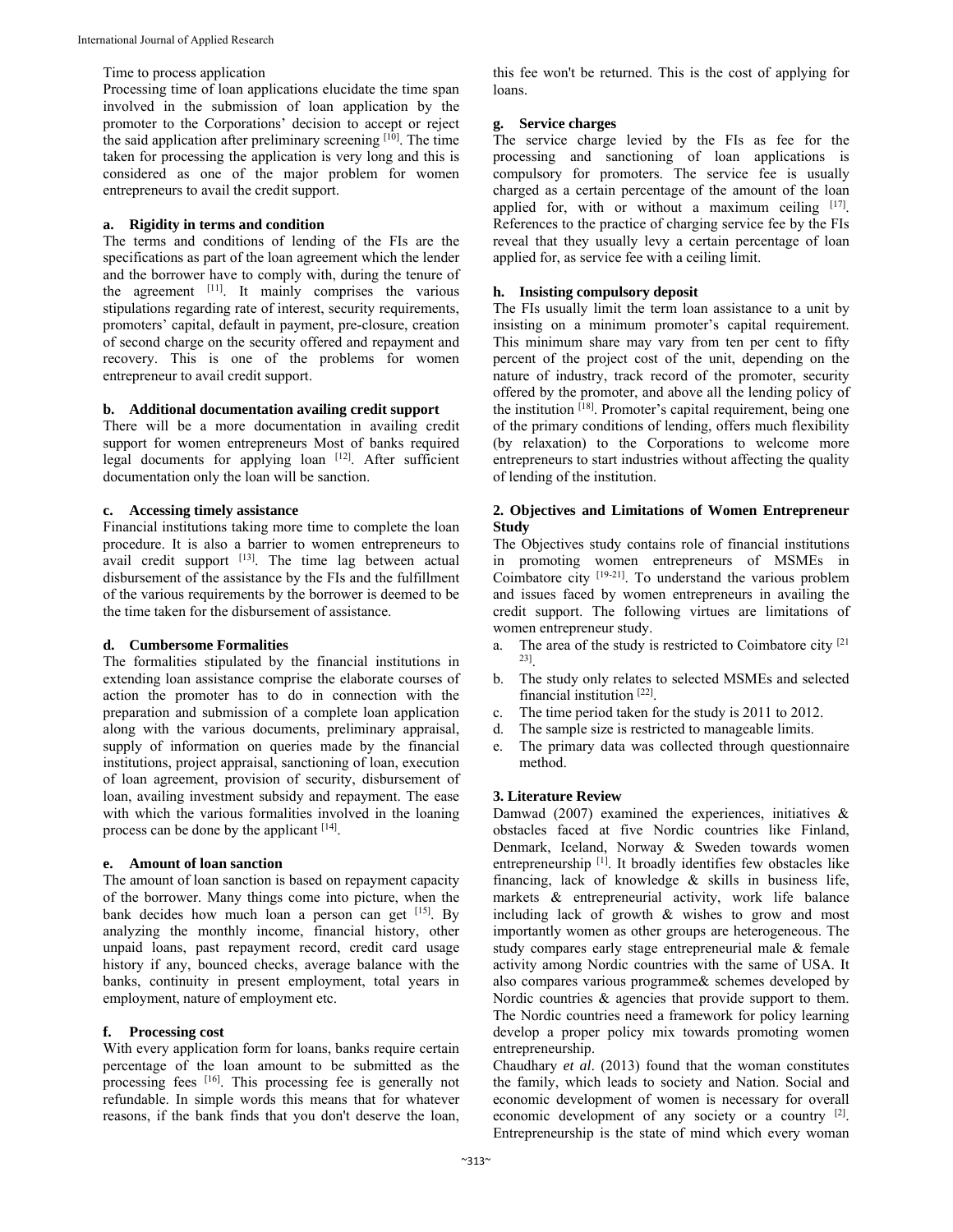has in her but has not been capitalized in India in way in which it should be change in environment, now people are more comfortable to accept leading role of women in our society, though there are some exceptions. Our increasing dependency on service sector has created many entrepreneurial opportunities especially for women where they can excel their skills with maintaining balance in their life. Propose of this study is intended to find out various problems being faced by women entrepreneurs in India.

Sankaran (2009) made an attempt to analyze the trends and problems of rural women entrepreneurs in India [3]. The study described the conceptual aspects of trends and problems of rural women entrepreneurs in India. It concluded that women have creative ability, easy adaptability and ability to cope with setbacks.

Siva (2012) studied that the small scale sector produces a wide range of products, from simple consumer goods to highly precision and sophisticated end-products [4]. As ancillaries, they produce a variety of parts and components required by the large number of enterprises. Entrepreneurs can be developed through the practical application of entrepreneurship skills. As the study of this articles, speaks about the problems faced by Entrepreneurs of small scale industries. A Sample design adopted was purposive and convenience. The sample size selected for the study was 50. To analyze the data is by using Descriptive analysis, using frequency, tables and graphs were attempted. Secondly, Chi-Square test & T Test was used, to test for differences.

#### **4. Women Entrepreneur and Availing Credit Support from Msme**

The research study depends on both primary and secondary data. The present study represents only those MSMEs which are in Coimbatore district that have registered with District Industries Centre (DIC). From the universe of 175 units a sample of 104 units were drawn by the researcher based on convenience sampling and the responses were collected from the women entrepreneurs [5-9].

**Primary data:** Collecting data through Questionnaire from Women Entrepreneurs.

**Secondary data:** Data collected from the annual reports from Coimbatore District Industries Centre and from publications, journals, magazines, websites and books and so on.

#### **4.1 Analysis and Interpretation**

The following statistical tools are used to analyze and interpret the data collected through questionnaire [24].

#### **a. Weighted Average Method**

Under this method, the respondents are asked to average their choices. Mean in which each item being averaged is multiplied by a number (weight) based on the item's relative importance. The result is summed and the total is divided by the sum of weights. Weighted averages are used in a descriptive statistical analysis by an index numbers also known as weighted mean [25].

Weighted Average  $=\frac{EWX}{c}$ Equation  $(1)$ 

| <b>Influencing Factors</b><br><b>Problems</b> | <b>SA</b>      | A   | N  | DA | <b>SDA</b> |
|-----------------------------------------------|----------------|-----|----|----|------------|
| Time to process the application               |                | 23  | 64 | 10 |            |
| Rigidity in terms & condition                 | 0              | 9   | 30 | 63 |            |
| More documentation                            |                | 12. | 34 | 53 |            |
| <b>Accessing Timely Assistance</b>            | 0              | 14  | 43 | 43 |            |
| <b>Cumbersome Formalities</b>                 |                | 9   | 40 | 43 | 9          |
| Amount of Loan Sanctioned                     | 2              |     | 36 | 46 | 16         |
| Processing Cost                               | 2              |     | 41 | 46 | 10         |
| Service Charges                               | $\mathfrak{D}$ |     | 41 | 46 | 10         |
| <b>Insisting Compulsory Deposit</b>           |                | 10  | 51 | 35 |            |

**Table 1:** Issues and Problems Faced By Women Entrepreneurs

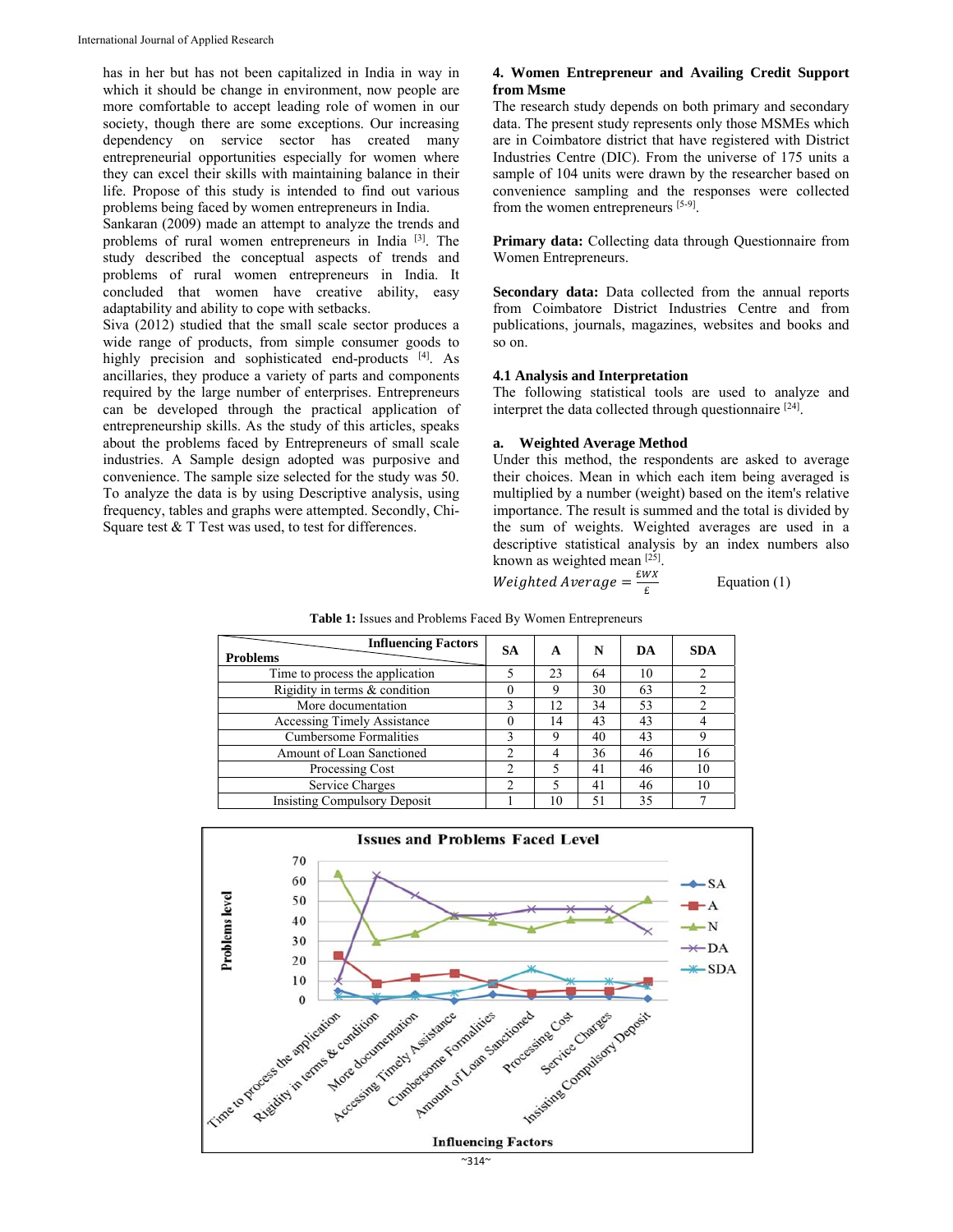| <b>Influencing Factors</b>          | SA | A  | N   | DA  | <b>SDA</b> | <b>Total Score</b> | <b>Mean Score</b> |
|-------------------------------------|----|----|-----|-----|------------|--------------------|-------------------|
| Time to process the application     |    | 46 | 192 | 40  | 10         | 293                | 58.6              |
| Rigidity in terms $&$ condition     | 0  | 18 | 90  | 252 | 10         | 370                | 74.0              |
| More documentation                  | 3  | 24 | 102 | 212 | 10         | 351                | 70.2              |
| <b>Accessing Timely Assistance</b>  | 0  | 28 | 129 | 172 | 20         | 349                | 69.8              |
| <b>Cumbersome Formalities</b>       |    | 18 | 120 | 172 | 45         | 358                | 71.6              |
| Amount of Loan Sanctioned           | 2  | 8  | 108 | 184 | 80         | 382                | 76.4              |
| Processing Cost                     | ∍  | 10 | 123 | 184 | 50         | 369                | 73.8              |
| Service Charges                     | ∍  | 10 | 123 | 184 | 50         | 369                | 73.8              |
| <b>Insisting Compulsory Deposit</b> |    | 20 | 153 | 140 | 35         | 349                | 69.8              |

**Table 2:** Table Showing Weighted Average Score



The Table 1 and 2 in this study the researcher considered the factors of issues and problems an obtaining credit by the women entrepreneurs and used the weighted average method to identify the major factors contributing to it out of the total 9 factors used in the study. It indicates that 'Amount of Loan Sanctioned' was averaged first with the mean score of 76.4; 'Rigidity in terms and condition' was averaged second with the mean score of 74. 'Processing cost' and 'Service charges' was averaged third and forth with the mean score of 73.8 respectively.

The factor 'Amount of Loan Sanctioned' was the first major Issues under issues and Problems faced by women entrepreneurs in the current study. This is because of the delay in the release of the loan amount sanctioned. The least contributors Issues and Problems faced by women entrepreneurs are the 'Time to process of application'.

## **5. Conclusion**

Women entrepreneurs can play a role of catalyst in social and economic development of acountry like India. Micro finance is playing a vital role in the success of women entrepreneurs. Women entrepreneurs can do their work eventually in all other areas in efficient manner so they were competent involvement in entrepreneurial activities. The study has revealed that though there is no problem in the grant of loan under various schemes by the government the amount of loan sanctioned does not match with their needs for funds. There is also need for providing more skill training to women entrepreneurs through EDP programmes. Such activities will motivate more women entrepreneurs to engage in micro entrepreneurship.

#### **6. Reference**

- 1. Damwad. Women Entrepreneurship A Nordic Perspective Nordic Innovation Centre, 2007.
- 2. Chaudhary, Renu. Problems faced by women entrepreneurs in India. International Journal of

Management and Science 3, http://4dinternationaljournal.com/wpcontent/uploads/2016/02/9-paper-4-phd1.pdf

- 3. Sankaran A. Trends and Problems of Rural Women Entrepreneurs in India. Southern Economist 2009; 48(4):11-12.
- Siva S. A study on problems faced by entrepreneurs of small scale industries. Asian Journal of Research in Social Sciences and Humanities 2012; 2(4):181-188.
- 5. Saikia Pubali, Manoshi Baruah Deka. "Entrepreneurship Development through Micro Enterprise and Its Impact on Women Empowerment-A Study of Assam. Indian Research Journal of Extension Education. 2017; 17(1):62-66.
- 6. Pettersson, Katarina, Helene Ahl, Karin Berglund, Malin Tillmar. In the name of women? Feminist readings of policies for women's entrepreneurship in Scandinavia. Scandinavian Journal of Management. 2017; 33(1):50-63.
- 7. Baird, Marian, Michele Ford, and Elizabeth Hill, eds. Women, Work and Care in the Asia-Pacific. Routledge, 2017.
- 8. Pettersson, Katarina, Helene Ahl, Karin Berglund, Malin Tillmar. In the name of women? Feminist readings of policies for women's entrepreneurship in Scandinavia. Scandinavian Journal of Management 2017; 33(1):50-63.
- 9. Rosenbaum, Gitte Ohrt. Female entrepreneurial networks and foreign market entry. Journal of Small Business and Enterprise Development 2017; 24(1).
- 10. Katz, Jerome A, Richard P. Green. Entrepreneurial small business. 2009. McGraw-Hill/Irwin, 2009, http://onlineug.business.siu.edu/\_common/documents /syllabi/ 2016 /spr-a/mgmt350-940-pearson.pdf.
- 11. Ghani, Ejaz, William Kerr R, Stephen D. O'Connell. Political reservations and women's entrepreneurship in India. Journal of Development Economics 2014; 108:138-153.
- 12. Faisal, Mohd Nishat, Fauzia Jabeen, Marios I. Katsioloudes. "Strategic interventions to improve women entrepreneurship in GCC countries: a relationship modeling approach. Journal of Entrepreneurship in Emerging Economies 2017; 9(2).
- 13. Gašić Marina. The role of women in small and medium-sized enterprises. Obrazovanje za poduzetništvo: znanstveno stručni časopis o obrazovanju za poduzetništvo 2014; 4(1):47-54.
- 14. Chowdhury, Mohammed S. Overcoming entrepreneurship development constraints: the case of Bangladesh. Journal of Enterprising Communities: People and Places in the Global Economy 2007; 1(3):240-251.